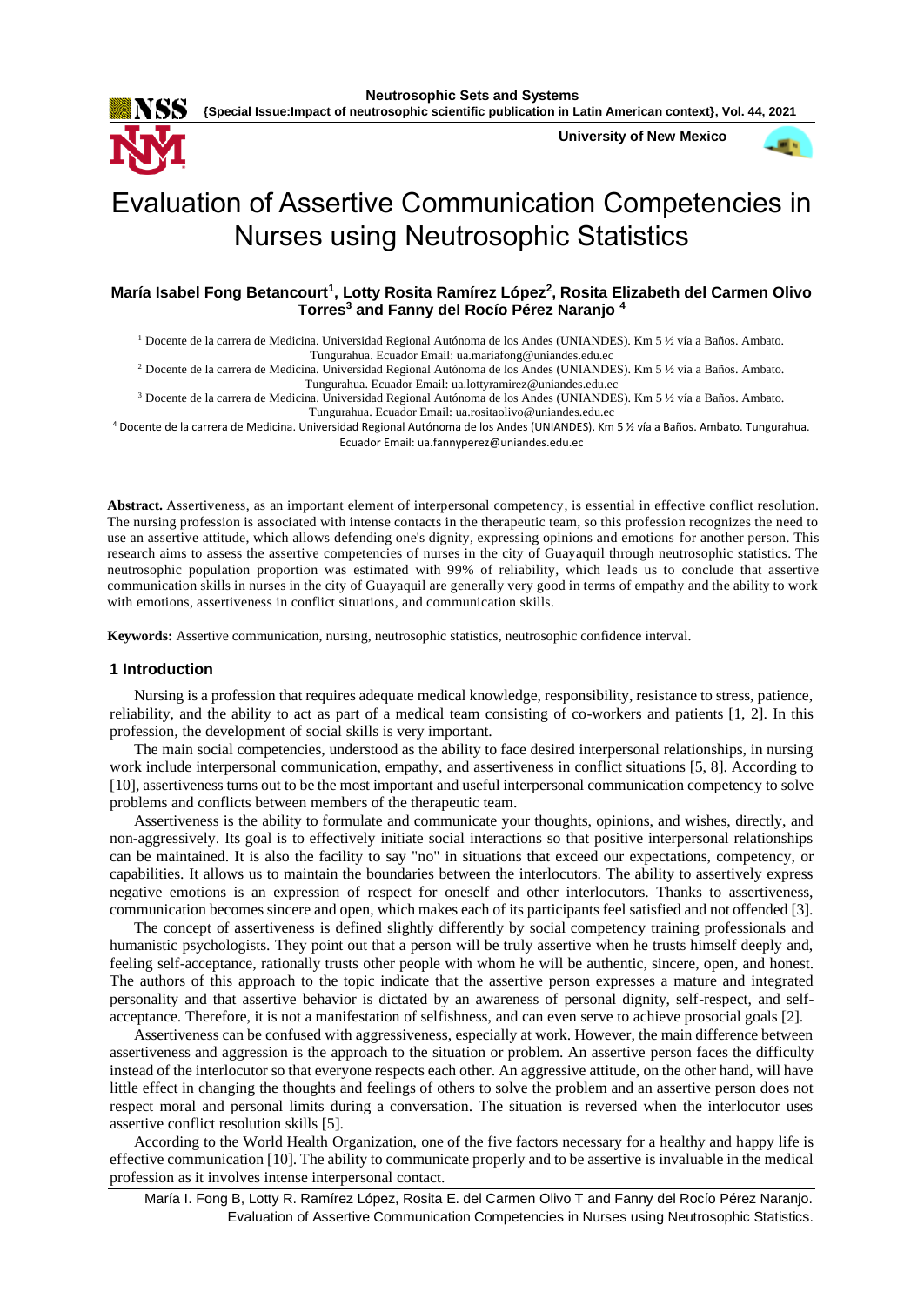The work of a nurse also requires great responsibility, the need to make immediate decisions, direct contact with patients and their emotions, and shift work, that is, sleep deprivation. The mental workload usually affects the emotional sphere, so that the mentioned stressors do not infrequently cause mental health problems, depression, and job burnout. With good communication and an assertive attitude, these side effects can be avoided. This behavior allows us to cope with stress and is a form of emotional self-control. Being assertive in stressful situations gives us greater confidence in ourselves, in addition to inspiring respect for ourselves.

In addition, proper cooperation in the treatment team will affect satisfaction with professional life and mental health, as well as patient satisfaction and safety. On a professional level, assertiveness will help maintain the taskoriented nature of relationships between coworkers, and assertiveness will reinforce belief in specialized competencies and one's abilities. In addition, an assertive refusal allows one to transgress professional competency with tact, without offending the other party. Relationships in the therapeutic team that function in this way leads to mutual satisfaction, in which everyone respects each other, do not exceed personal limits and, as a result, the roles of the medical staff are appropriately divided [2, 4].

In short, an assertive nurse knows how to achieve what he expects from the environment with respect for others. He is a person who speaks openly, honestly, and directly about his personal feelings and thoughts with great tact. Assertiveness is used to defend one's position and the professional position. Thanks to this ability, he solves conflicts and problems without using aggressiveness, which gives him a sense of dignity. An assertive nurse inspires confidence both in your person and in your professional competency. He takes responsibility for his words and does not violate the rights of the patient, taking into account their expectations. By using assertive messages, you can deal with stress and avoid professional burnout, to which the medical profession is most exposed [1, 5].

Multiple research works have been carried out to evaluate assertive communication competencies in health professionals and in particular in nursing. Among them, the investigations of [1], [2], [4], [5], and [14] stand out.

The objective of this study is to evaluate the assertive communication skills of nurses in the city of Guayaquil, using neutrosophic statistics. We decided to choose neutrosophic statistics because it allows us to interpret and organize data that may be ambiguous, vague, imprecise, incomplete, or even unknown, to reveal the underlying patterns [12, 13].

## **2 Materials and methods**

This section offers some of the definitions of Neutrosophy and neutrosophic statistics that are used in this research. The instrument and the procedure applied for the selection of the sample, the processing, and the analysis of the data are also detailed.

Let X be a universe of discourse, a Single Value Neutrosophic Set (SVNS) A over X has the following form [11-14]:

$$
A = \{ \langle x, u_a(x), r_a(x), v_a(x) \rangle : x \in X \} d
$$
\nWhere

\n
$$
(1)
$$

 $u_a(x): X \to [0,1], r_a(x): X \to [0,1]$  y  $v_a(x): X \to [0,1]$ with

$$
0 \le u_a(x), r_a(x), v_a(x) \le 3, \forall x \in X
$$

The intervals  $u_a(x)$ ,  $r_a(x)$  y  $v_a(x)$  denote the memberships to true, indeterminate, and false from x in A, respectively. For convenience a SVNS will be expressed as  $A = (a, b, c)$ , where a, b,  $c \in [0.1]$  and satisfies  $0 \le a$  $+ b + c \le 3$ . Let  $\{A_1, A_2, ..., A_n\} \in \text{SVNS}(x)$ , where  $A_j = (a_j, b_j, c_j)$   $(j = 1, 2, ..., n)$ , then, the Single Valued Neutrosophic Weighted Average Operator is defined by:

$$
P_w(A_1, A_2, ..., A_n) = (1 - \prod_{j=1}^n \left(1 - T_{A_j}(x)\right)^{w_j}, \prod_{j=1}^n \left(I_{A_j}(x)\right)^{w_j}, \prod_{j=1}^n \left(F_{A_j}(x)\right)^{w_j})
$$
\n(2)

Where:  $w = (w_1, w_2, ..., w_n)$  is vector of  $A_j (j = 1, 2, ..., n)$  such that  $w_n \in [0, 1]$   $y \sum w_j = 1$ .

5. Let  $A = (a, b, c)$  be a single neutrosophic number, a score function S of a single-valued neutrosophic value, based on the truth-membership degree, indeterminacy-membership degree, and falsity membership degree is defined by:

$$
S(A) = \frac{1 + a - 2b - c}{2(1 - a)(1 - b)}\tag{3}
$$

Where:  $S(A) \in [-1,1]$ 

Neutrosophic Statistics refers to a set of data so that the data or a part of them are indeterminate to some degree and to the methods used to analyze the data [15-21]. A Neutrosophic Frequency Distribution is a table showing the categories, frequencies, and relative frequencies with some indeterminacies. Most of the time, indeterminacies occur due to imprecise, incomplete, or unknown frequency-related data. As a consequence, the relative frequency also becomes imprecise, incomplete, or unknown [15]. A neutrosophic statistical number has the form [15]:  $N = d + i$  (4) with $i \in [i_a, i_b]$ 

María I. Fong B, Lotty R. Ramírez López, Rosita E. del Carmen Olivo T and Fanny del Rocío Pérez Naranjo. Evaluation of Assertive Communication Competencies in Nurses using Neutrosophic Statistics.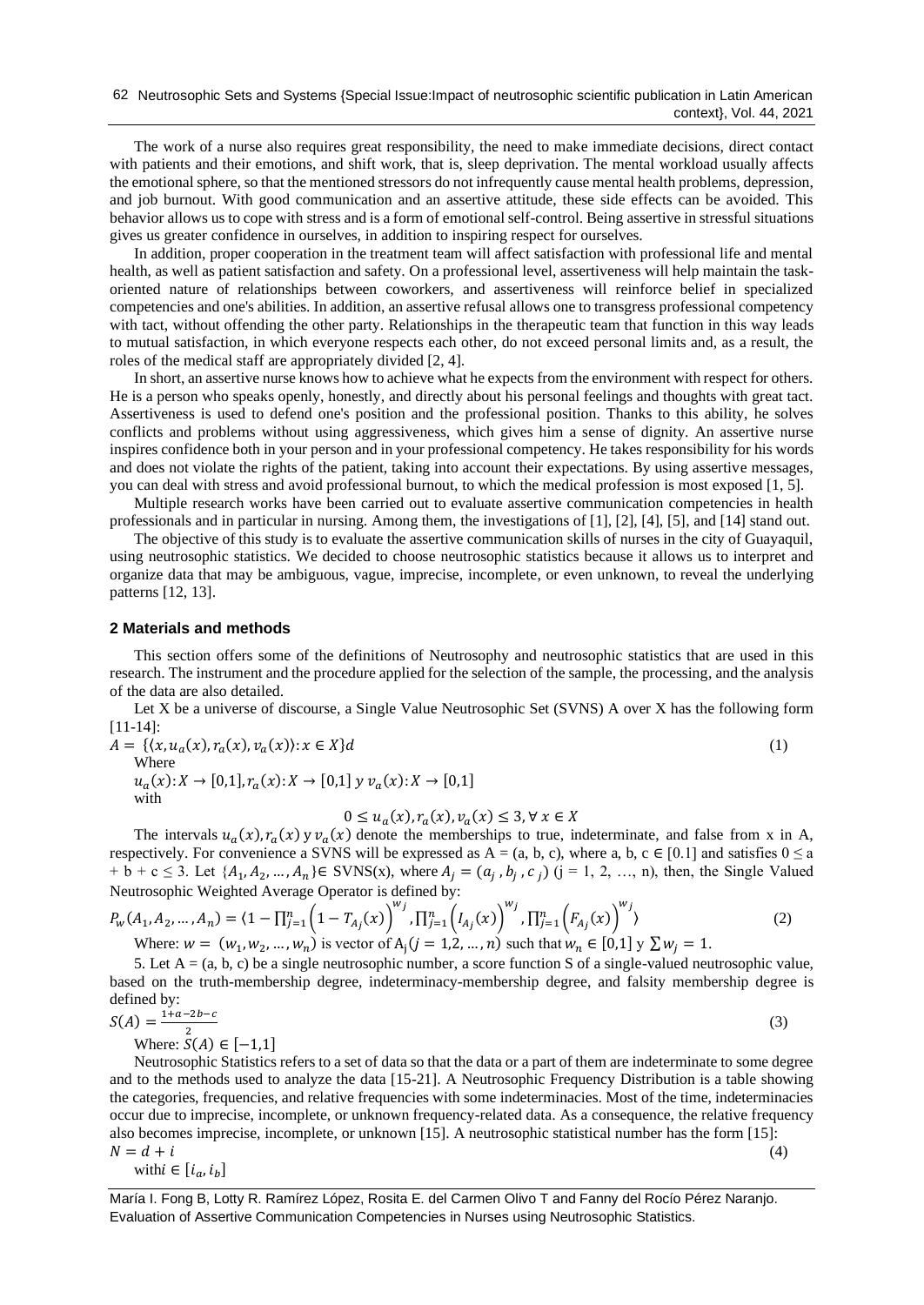Neutrosophic Sets and Systems {Special Issue:Impact of neutrosophic scientific publication in Latin American 63 context}, Vol. 44, 2021

Where

*d*: is the determinate (sure) part of N,

*i*: is the indeterminate (unsure) part of N.

 $i_a$ : is the lower limit of i range

 $i<sub>b</sub>$ : is the superior limit of i range

So (4) is equivalent to:

 $[N + i_a, N + i_b]$ 

Setting and, the expression we will use to represent the estimated neutrosophic frequencies is:  $min_{nf} = N +$  $i_a max_{nf} = N + i_b$ 

 $\left[\min_{n \in \mathbb{N}} \max_{n \in \mathbb{N}} \right]$  (5)

To calculate the total of the neutrosophic frequencies, we calculate the minimum and maximum total of m categories of estimated frequencies using the following equations:

$$
tmin_{nf} = \sum_{j=1}^{m} min_{nfj}
$$
  
\n
$$
tmax_{nf} = \sum_{j=1}^{m} max_{nfj}
$$
 (6)

Where:

 $tmin_{n \text{f}}$  is the total minimum of the estimated frequencies for m possibilities.

 $tmax_{nf}$  is the total maximum of the estimated frequencies for m possibilities.

 $min_{n \neq j}$  is the lower limit of the neutrosophic estimated frequency range for the possibility j.

 $max_{n \neq i}$  is the superior limit of the neutrosophic estimated frequency range for the possibility j.

To calculate the neutrosophic relative frequency of each possibility:

$$
\min_{nrfj} = \frac{\min_{rfj}}{\max_{nf} \max_{nfj}} \tag{8}
$$
\n
$$
\max_{nrfj} = \frac{\max_{nfj}}{\min_{t \text{min}} \max_{nfj}} \tag{9}
$$

$$
x_{nrfj} = \frac{1}{t_{minnf}}
$$

Where:

 $min_{n \in I}$  is the inferior limit of the neutrosophic relative frequency for the possibility j.

 $max_{nrf_i}$  is the superior limit of the neutrosophic relative frequency for the possibility j.

The large sample Neutrosophic Confidence Interval for the population proportion is calculated:

$$
p - (z \text{ critical value}) \cdot \sqrt{\frac{p(1-p)}{n}} < \pi < p + (z \text{ critical value}) \cdot \sqrt{\frac{p(1-p)}{n}}
$$
\nFor the case when:  $\text{and } \min\{np\} \ge 5\text{ min}\{n \cdot (1-p)\} \ge 5$ 

\n(10)

Where:

 $p =$  proportion of the sample = number of individuals in the sample who possess the property of interest divided by the size of the sample;

 $n =$  sample size;

 $\pi$  = proportion of the population = number of individuals in the population who own the property of interest divided by the size of the population.

The formula for calculating the sample size for a finite population

$$
n = \frac{Z^2pqN}{e^2(N-1)+Z^2pq}
$$
\n(11)

The Assertive Communication Questionnaire developed by [3] was used, which consists of 19 statements. The statements were evaluated on the scale of linguistic terms associated with SVNS that are presented in Table 1.

| Linguistic term    | <b>Evaluation</b> | <b>SVNS</b>        |
|--------------------|-------------------|--------------------|
| Always             | AL                | (1,0,0)            |
| Usually            | US                | (0.8, 0.15, 0.20)  |
| Many times         | MT                | (0.60, 0.35, 0.40) |
| Sometimes          | <b>ST</b>         | (0.50, 0.50, 0.50) |
| On a few occasions | FO.               | (0.40, 0.65, 0.60) |
| Rarely             | RA                | (0.20, 0.85, 0.80) |
| Never              | <b>NE</b>         | (0; 1; 1)          |

**Table 1.** Linguistic terms used in the questionnaire and their associated SVNS

With the results obtained in the survey, each respondent was evaluated on the dimensions: 1) Empathy and

María I. Fong B, Lotty R. Ramírez López, Rosita E. del Carmen Olivo T and Fanny del Rocío Pérez Naranjo. Evaluation of Assertive Communication Competencies in Nurses using Neutrosophic Statistics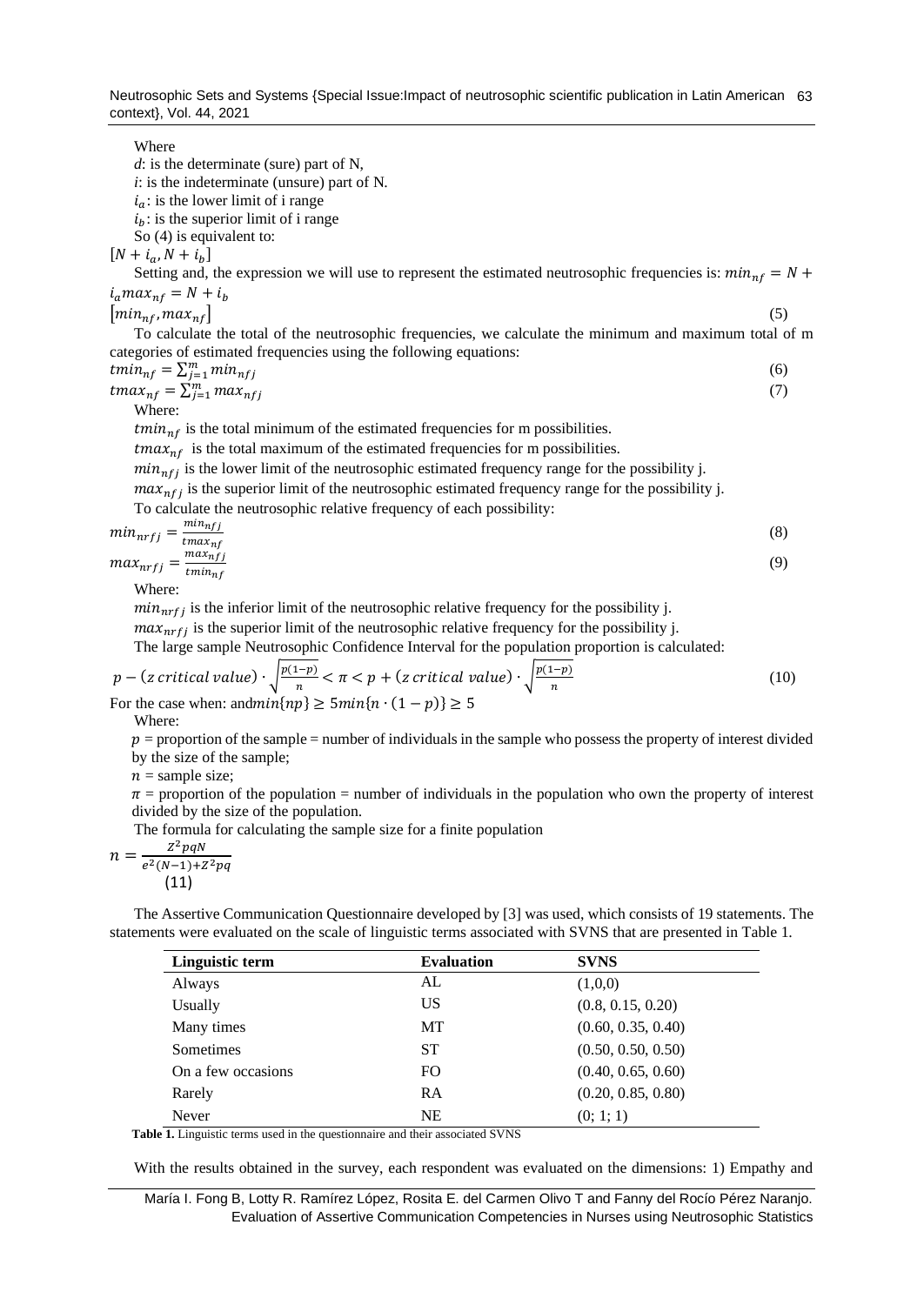ability to work with emotions, 2) Assertiveness in conflict situations and 3) Communication skills. These dimensions were evaluated according to the scale of linguistic terms associated with SVNS shown in Table 2.

| Linguistic term        | <b>Evaluation</b> | <b>SVNS</b>        |
|------------------------|-------------------|--------------------|
| Excellent              | Е                 | (1,0,0)            |
| Very good              | VG                | (0.8, 0.15, 0.20)  |
| Good                   | G                 | (0.60, 0.35, 0.40) |
| Regular                | R                 | (0.50, 0.50, 0.50) |
| Regular tending to bad | <b>RB</b>         | (0.40, 0.65, 0.60) |
| Bad                    | в                 | (0.20, 0.85, 0.80) |
| Very bad               | VВ                | (0; 1; 1)          |

**Table 2.** Linguistic terms used in the assessment of dimensions and their associated SVNS

The evaluations of each dimension were also added using equation (2). Once the aggregations were obtained, the scoring function (3) was used to obtain a single evaluation value in assertive communication competencies, for each respondent. For this, the evaluative category was assigned according to the belonging of the individual score value to the intervals (for each category), which are shown in Table 3.

| <b>Scoring intervals</b> | <b>Evaluation</b> | Linguistic term        |
|--------------------------|-------------------|------------------------|
| $[0 - 0.429]$            | VB                | Very bad               |
| $[0.429 - 0.857]$        | В                 | Bad                    |
| $[0.857 - 1.286]$        | <b>RB</b>         | Regular tending to bad |
| $[1,286 - 1,714]$        | R                 | Regular                |
| $[1,714-2,143]$          | G                 | Good                   |
| $[2, 143 - 2, 571]$      | VG                | Very good              |
| $[2, 571-3]$             | E                 | Excellent              |

**Table 3.** Intervals for evaluation according to score function value

With the evaluation results in assertive communication competencies, the neutrosophic confidence interval of the population proportion was estimated for each level of assertive communication competency of the population of nurses in the city of Guayaquil.

# **4 Results**

To meet the stated objective, a voluntary and anonymous survey was carried out in a group of nurses employed in the hospitals of the city of Guayaquil. To determine how many nurses to survey, it was estimated that there is a population of between 3,500 and 4,000 nurses in the city of Guayaquil. With this and through equation (11), the sample size was calculated with an estimated error of between. The result was a Neutrosophic Sample Size of [4%, 5%][252,383]

A sample composed of 294 randomly selected nurses was surveyed. The sample is statistically significant in terms of size (252 <294 <383). The results of the aggregate evaluation of each dimension are shown in Figure 1.



Figure 1. Percentage results of the evaluations of the three dimensions analyzed

María I. Fong B, Lotty R. Ramírez López, Rosita E. del Carmen Olivo T and Fanny del Rocío Pérez Naranjo. Evaluation of Assertive Communication Competencies in Nurses using Neutrosophic Statistics.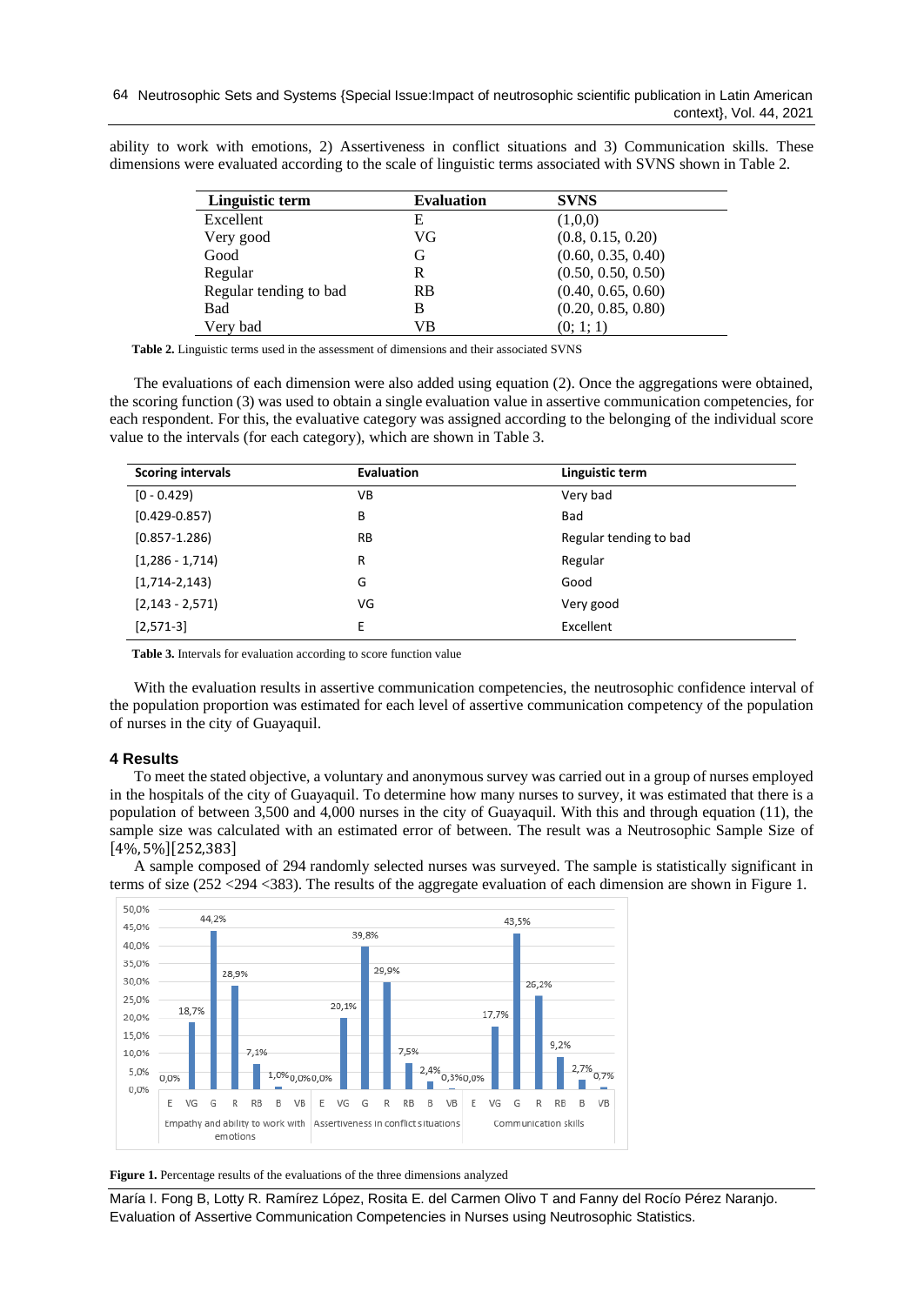These results show positive evaluations higher than 60% in the three dimensions. The remaining 40% of evaluations are predominantly Regular (R), with some from Regular tending to Bad (RB). Bad (B) and Very Bad (VB) evaluations are very scarce. The worst performing dimension was Assertiveness in conflict situations, although in reality, it is only slightly lower than the others.

The aggregation of the results in the three dimensions to obtain a global assessment of the assertive communication competency of each of the surveyed is sown in table 3

| Surveyed | Pw (A1An)          | Surveyed | Pw (A1An)          | Surveyed | Pw (A1An)          |
|----------|--------------------|----------|--------------------|----------|--------------------|
| 1        | (0.44, 0.6, 0.5)   | 99       | (0.6, 0.35, 0.4)   | 197      | (0.5, 0.5, 0.5)    |
| 2        | (0.34, 0.71, 0.58) | 100      | (0.54, 0.44, 0.46) | 198      | (0.66, 0.3, 0.34)  |
| 3        | (0.66, 0.3, 0.34)  | 101      | (0.57, 0.39, 0.43) | 199      | (0.75, 0.2, 0.25)  |
| 4        | (0.07, 0.95, 0.93) | 102      | (0.57, 0.39, 0.43) | 200      | (0.57, 0.39, 0.43) |
| 5        | (0.75, 0.2, 0.25)  | 103      | (0.57, 0.39, 0.43) | 201      | (0.6, 0.35, 0.4)   |
| 6        | (0.47, 0.55, 0.5)  | 104      | (0.57, 0.39, 0.43) | 202      | (0.57, 0.39, 0.43) |
| 7        | (0.54, 0.44, 0.46) | 105      | (0.6, 0.35, 0.4)   | 203      | (0.6, 0.35, 0.4)   |
| 8        | (0.75, 0.2, 0.25)  | 106      | (0.68, 0.26, 0.32) | 204      | (0.47, 0.55, 0.5)  |
| 9        | (0.68, 0.26, 0.32) | 107      | (0.8, 0.15, 0.2)   | 205      | (0.34, 0.71, 0.58) |
| $10\,$   | (0.75, 0.2, 0.25)  | 108      | (0.6, 0.35, 0.4)   | 206      | (0.68, 0.26, 0.32) |
| $11\,$   | (0.68, 0.26, 0.32) | 109      | (0.68, 0.26, 0.32) | 207      | (0.6, 0.35, 0.4)   |
| 12       | (0.6, 0.35, 0.4)   | 110      | (0.2, 0.85, 0.8)   | 208      | (0.57, 0.39, 0.43) |
| 13       | (0.34, 0.71, 0.58) | 111      | (0.51, 0.48, 0.46) | 209      | (0.75, 0.2, 0.25)  |
| 14       | (0.47, 0.55, 0.5)  | 112      | (0.54, 0.44, 0.46) | 210      | (0.75, 0.2, 0.25)  |
| 15       | (0.66, 0.3, 0.34)  | 113      | (0.44, 0.6, 0.5)   | 211      | (0.5, 0.5, 0.5)    |
| 16       | (0.54, 0.44, 0.46) | 114      | (0.6, 0.35, 0.4)   | 212      | (0.75, 0.2, 0.25)  |
| 17       | (0.6, 0.35, 0.4)   | 115      | (0.6, 0.35, 0.4)   | 213      | (0.51, 0.48, 0.46) |
| 18       | (0.75, 0.2, 0.25)  | 116      | (0.68, 0.26, 0.32) | 214      | (0.6, 0.35, 0.4)   |
| 19       | (0.5, 0.5, 0.5)    | 117      | (0.5, 0.5, 0.5)    | 215      | (0.6, 0.35, 0.4)   |
| 20       | (0.51, 0.48, 0.46) | 118      | (0.68, 0.26, 0.32) | 216      | (0.68, 0.26, 0.32) |
| 21       | (0.57, 0.39, 0.43) | 119      | (0.57, 0.39, 0.43) | 217      | (0.57, 0.39, 0.43) |
| 22       | (0.75, 0.2, 0.25)  | 120      | (0.68, 0.26, 0.32) | 218      | (0.57, 0.39, 0.43) |
| 23       | (0.57, 0.39, 0.43) | 121      | (0.57, 0.39, 0.43) | 219      | (0.75, 0.2, 0.25)  |
| 24       | (0.54, 0.44, 0.46) | 122      | (0.57, 0.39, 0.43) | 220      | (0.4, 0.65, 0.5)   |
| 25       | (0.57, 0.39, 0.43) | 123      | (0.6, 0.35, 0.4)   | 221      | (0.6, 0.35, 0.4)   |
| 26       | (0.8, 0.15, 0.2)   | 124      | (0.5, 0.5, 0.5)    | 222      | (0.8, 0.15, 0.2)   |
| 27       | (0.68, 0.26, 0.32) | 125      | (0.68, 0.26, 0.32) | 223      | (0.44, 0.6, 0.5)   |
| 28       | (0.38, 0.65, 0.58) | 126      | (0.5, 0.5, 0.5)    | 224      | (0.54, 0.44, 0.46) |
| 29       | (0.27, 0.78, 0.68) | 127      | (0.57, 0.39, 0.43) | 225      | (0.6, 0.35, 0.4)   |
| 30       | (0.68, 0.26, 0.32) | 128      | (0.47, 0.55, 0.5)  | 226      | (0.6, 0.35, 0.4)   |
| 31       | (0.8, 0.15, 0.2)   | 129      | (0.68, 0.26, 0.32) | 227      | (0.6, 0.35, 0.4)   |
| 32       | (0.5, 0.5, 0.5)    | 130      | (0.54, 0.44, 0.46) | 228      | (0.8, 0.15, 0.2)   |
| 33       | (0.66, 0.3, 0.34)  | 131      | (0.6, 0.35, 0.4)   | 229      | (0.68, 0.26, 0.32) |
| 34       | (0.8, 0.15, 0.2)   | 132      | (0.54, 0.44, 0.46) | 230      | (0.6, 0.35, 0.4)   |
| 35       | (0.66, 0.3, 0.34)  | 133      | (0.5, 0.5, 0.5)    | 231      | (0.68, 0.26, 0.32) |
| 36       | (0.68, 0.26, 0.32) | 134      | (0.6, 0.35, 0.4)   | 232      | (0.75, 0.2, 0.25)  |
| 37       | (0.8, 0.15, 0.2)   | 135      | (0.6, 0.35, 0.4)   | 233      | (0.5, 0.5, 0.5)    |
| 38       | (0.5, 0.5, 0.5)    | 136      | (0.5, 0.5, 0.5)    | 234      | (0.6, 0.35, 0.4)   |
| 39       | (0.75, 0.2, 0.25)  | 137      | (0.8, 0.15, 0.2)   | 235      | (0.68, 0.26, 0.32) |
| 40       | (0.75, 0.2, 0.25)  | 138      | (0.54, 0.43, 0.43) | 236      | (0.57, 0.39, 0.43) |
| 41       | (0.57, 0.39, 0.43) | 139      | (0.68, 0.26, 0.32) | 237      | (0.5, 0.5, 0.5)    |
| 42       | (0.6, 0.35, 0.4)   | 140      | (0.68, 0.26, 0.32) | 238      | (0.75, 0.2, 0.25)  |
| 43       | (0.54, 0.44, 0.46) | 141      | (0.54, 0.44, 0.46) | 239      | (0.5, 0.5, 0.5)    |
| 44       | (0.75, 0.2, 0.25)  | 142      | (0.68, 0.26, 0.32) | 240      | (0.6, 0.35, 0.4)   |

María I. Fong B, Lotty R. Ramírez López, Rosita E. del Carmen Olivo T and Fanny del Rocío Pérez Naranjo. Evaluation of Assertive Communication Competencies in Nurses using Neutrosophic Statistics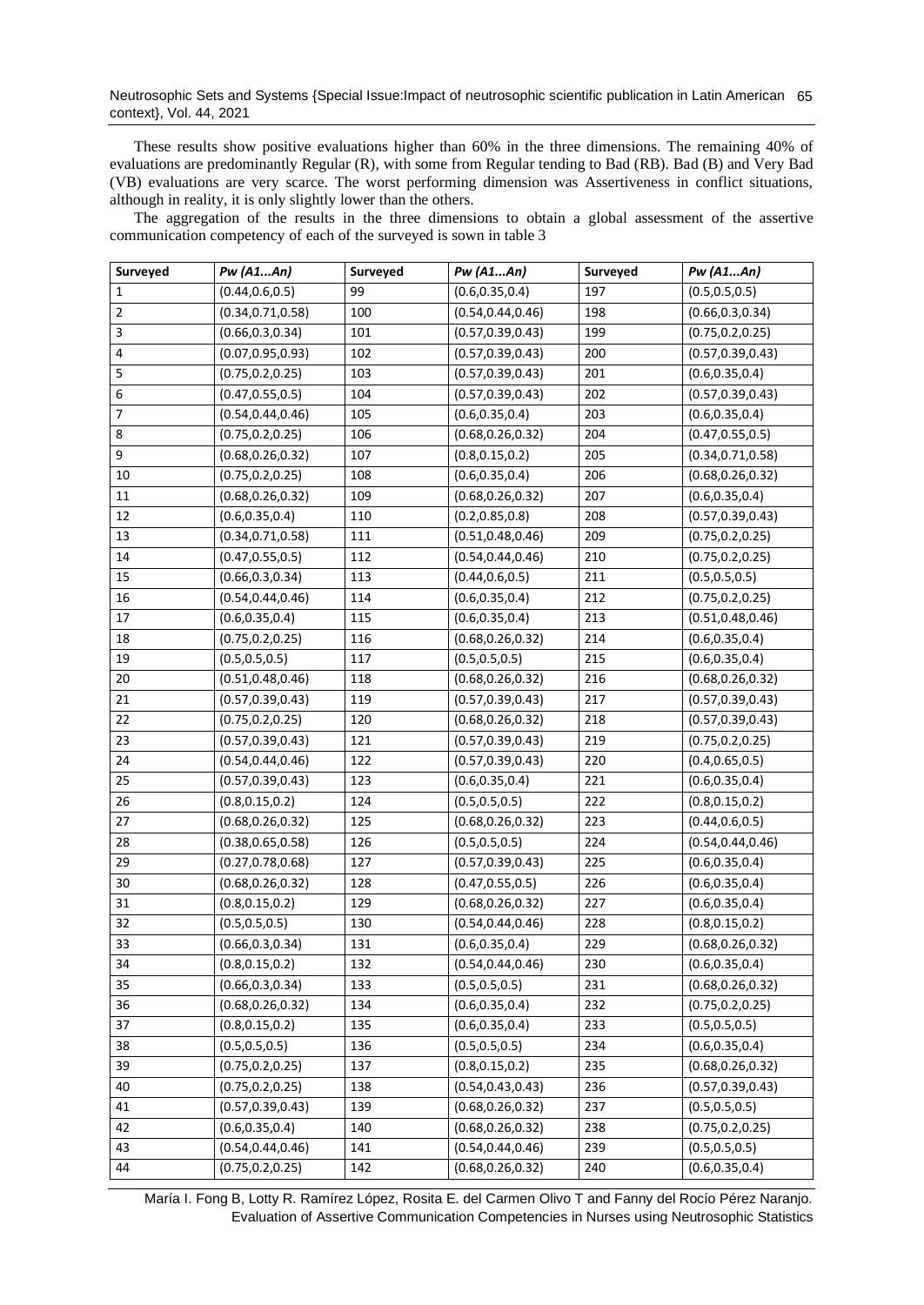66 Neutrosophic Sets and Systems {Special Issue: Impact of neutrosophic scientific publication in Latin American context}, Vol. 44, 2021

| 45     | (0.8, 0.15, 0.2)   | 143 | (0.5, 0.5, 0.5)    | 241 | (0.6, 0.35, 0.4)   |
|--------|--------------------|-----|--------------------|-----|--------------------|
| 46     | (0.5, 0.5, 0.5)    | 144 | (0.5, 0.5, 0.5)    | 242 | (0.6, 0.35, 0.4)   |
| 47     | (0.47, 0.55, 0.5)  | 145 | (0.44, 0.6, 0.5)   | 243 | (0.6, 0.35, 0.4)   |
| 48     | (0.6, 0.35, 0.4)   | 146 | (0.34, 0.71, 0.58) | 244 | (0.47, 0.55, 0.5)  |
| 49     | (0.6, 0.35, 0.4)   | 147 | (0.75, 0.2, 0.25)  | 245 | (0.47, 0.55, 0.5)  |
| 50     | (0.75, 0.2, 0.25)  | 148 | (0.6, 0.35, 0.4)   | 246 | (0.66, 0.3, 0.34)  |
| 51     | (0.68, 0.26, 0.32) | 149 | (0.6, 0.35, 0.4)   | 247 | (0.6, 0.35, 0.4)   |
| 52     | (0.54, 0.44, 0.46) | 150 | (0.5, 0.5, 0.5)    | 248 | (0.5, 0.5, 0.5)    |
| 53     | (0.27, 0.78, 0.68) | 151 | (0.75, 0.2, 0.25)  | 249 | (0.5, 0.5, 0.5)    |
| 54     | (0.68, 0.26, 0.32) | 152 | (0.5, 0.5, 0.5)    | 250 | (0.6, 0.35, 0.4)   |
| 55     | (0.57, 0.39, 0.43) | 153 | (0.4, 0.65, 0.5)   | 251 | (0.6, 0.35, 0.4)   |
| 56     | (0.8, 0.15, 0.2)   | 154 | (0.8, 0.15, 0.2)   | 252 | (0.6, 0.35, 0.4)   |
| 57     | (0.75, 0.2, 0.25)  | 155 | (0.66, 0.3, 0.34)  | 253 | (0.5, 0.5, 0.5)    |
| 58     | (0.47, 0.55, 0.5)  | 156 | (0.6, 0.35, 0.4)   | 254 | (0.75, 0.2, 0.25)  |
| 59     | (0.68, 0.26, 0.32) | 157 | (0.57, 0.39, 0.43) | 255 | (0.54, 0.44, 0.46) |
| 60     | (0.6, 0.35, 0.4)   | 158 | (0.8, 0.15, 0.2)   | 256 | (0.6, 0.35, 0.4)   |
| 61     | (0.54, 0.43, 0.43) | 159 | (0.5, 0.5, 0.5)    | 257 | (0.54, 0.44, 0.46) |
| 62     | (0.66, 0.3, 0.34)  | 160 | (0.57, 0.39, 0.43) | 258 | (0.68, 0.26, 0.32) |
| 63     | (0.34, 0.71, 0.58) | 161 | (0.54, 0.44, 0.46) | 259 | (0.57, 0.39, 0.43) |
| 64     | (0.54, 0.44, 0.46) | 162 | (0.8, 0.15, 0.2)   | 260 | (0.5, 0.5, 0.5)    |
| 65     | (0.57, 0.39, 0.43) | 163 | (0.6, 0.35, 0.4)   | 261 | (0.34, 0.71, 0.58) |
| 66     | (0.68, 0.26, 0.32) | 164 | (0.75, 0.2, 0.25)  | 262 | (0.5, 0.5, 0.5)    |
| 67     | (0.8, 0.15, 0.2)   | 165 | (0.57, 0.39, 0.43) | 263 | (0.75, 0.2, 0.25)  |
| 68     | (0.54, 0.44, 0.46) | 166 | (0.8, 0.15, 0.2)   | 264 | (0.47, 0.55, 0.5)  |
| 69     | (0.5, 0.5, 0.5)    | 167 | (0.5, 0.5, 0.5)    | 265 | (0.6, 0.35, 0.4)   |
| $70\,$ | (0.68, 0.26, 0.32) | 168 | (0.6, 0.35, 0.4)   | 266 | (0.68, 0.26, 0.32) |
| 71     | (0.54, 0.44, 0.46) | 169 | (0.66, 0.3, 0.34)  | 267 | (0.68, 0.26, 0.32) |
| 72     | (0.44, 0.6, 0.5)   | 170 | (0.51, 0.48, 0.46) | 268 | (0.6, 0.35, 0.4)   |
| 73     | (0.54, 0.44, 0.46) | 171 | (0.6, 0.35, 0.4)   | 269 | (0.47, 0.55, 0.5)  |
| 74     | (0.5, 0.5, 0.5)    | 172 | (0.5, 0.5, 0.5)    | 270 | (0.47, 0.55, 0.5)  |
| 75     | (0.68, 0.26, 0.32) | 173 | (0.68, 0.26, 0.32) | 271 | (0.5, 0.5, 0.5)    |
| 76     | (0.68, 0.26, 0.32) | 174 | (0.8, 0.15, 0.2)   | 272 | (0.68, 0.26, 0.32) |
| $77\,$ | (0.54, 0.44, 0.46) | 175 | (0.54, 0.44, 0.46) | 273 | (0.47, 0.55, 0.5)  |
| 78     | (0.54, 0.44, 0.46) | 176 | (0.47, 0.55, 0.5)  | 274 | (0.4, 0.65, 0.5)   |
| 79     | (0.6, 0.35, 0.4)   | 177 | (0.6, 0.35, 0.4)   | 275 | (0.54, 0.44, 0.46) |
| 80     | (0.47, 0.55, 0.5)  | 178 | (0.75, 0.2, 0.25)  | 276 | (0.8, 0.15, 0.2)   |
| 81     | (0.44, 0.6, 0.5)   | 179 | (0.6, 0.35, 0.4)   | 277 | (0.47, 0.55, 0.5)  |
| 82     | (0.8, 0.15, 0.2)   | 180 | (0.54, 0.44, 0.46) | 278 | (0.68, 0.26, 0.32) |
| 83     | (0.54, 0.44, 0.46) | 181 | (0.5, 0.5, 0.5)    | 279 | (0.68, 0.26, 0.32) |
| 84     | (0.75, 0.2, 0.25)  | 182 | (0.4, 0.65, 0.5)   | 280 | (0.8, 0.15, 0.2)   |
| 85     | (0.57, 0.39, 0.43) | 183 | (0.6, 0.35, 0.4)   | 281 | (0.6, 0.35, 0.4)   |
| 86     | (0.75, 0.2, 0.25)  | 184 | (0.47, 0.55, 0.5)  | 282 | (0.6, 0.35, 0.4)   |
| 87     | (0.57, 0.39, 0.43) | 185 | (0.54, 0.44, 0.46) | 283 | (0.47, 0.55, 0.5)  |
| 88     | (0.68, 0.26, 0.32) | 186 | (0.57, 0.39, 0.43) | 284 | (0.5, 0.5, 0.5)    |
| 89     | (0.57, 0.39, 0.43) | 187 | (0.6, 0.35, 0.4)   | 285 | (0.66, 0.3, 0.34)  |
| 90     | (0.57, 0.39, 0.43) | 188 | (0.5, 0.5, 0.5)    | 286 | (0.57, 0.39, 0.43) |
| 91     | (0.8, 0.15, 0.2)   | 189 | (0.47, 0.55, 0.5)  | 287 | (0.54, 0.44, 0.46) |
| 92     | (0.5, 0.5, 0.5)    | 190 | (0.57, 0.39, 0.43) | 288 | (0.54, 0.44, 0.46) |
| 93     | (0.6, 0.35, 0.4)   | 191 | (0.6, 0.35, 0.4)   | 289 | (0.6, 0.35, 0.4)   |
| 94     | (0.47, 0.55, 0.5)  | 192 | (0.8, 0.15, 0.2)   | 290 | (0.6, 0.35, 0.4)   |
| 95     | (0.57, 0.39, 0.43) | 193 | (0.38, 0.65, 0.58) | 291 | (0.8, 0.15, 0.2)   |

María I. Fong B, Lotty R. Ramírez López, Rosita E. del Carmen Olivo T and Fanny del Rocío Pérez Naranjo. Evaluation of Assertive Communication Competencies in Nurses using Neutrosophic Statistics.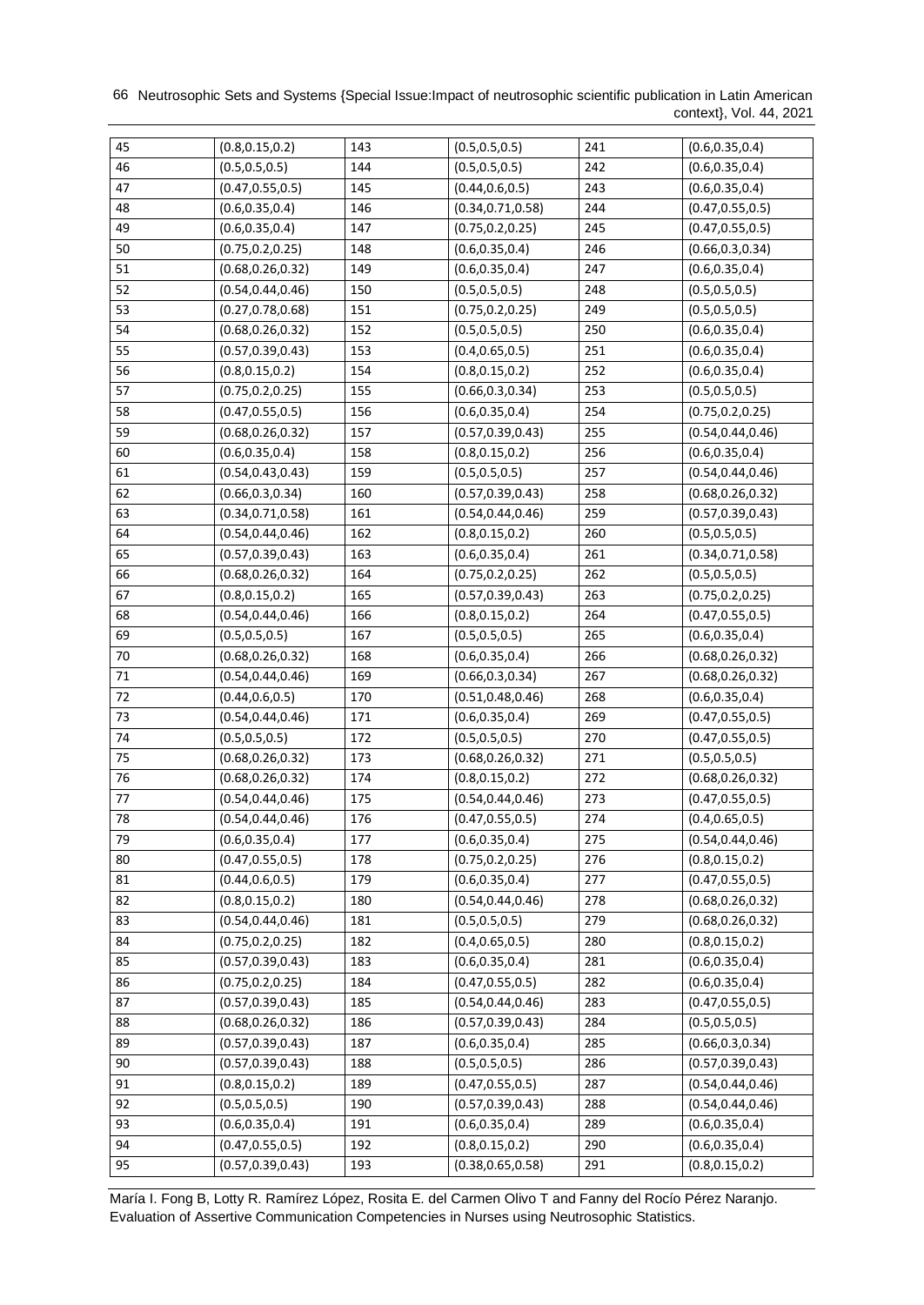Neutrosophic Sets and Systems {Special Issue:Impact of neutrosophic scientific publication in Latin American 67 context}, Vol. 44, 2021

| 96  | (0.75, 0.2, 0.25)  | 194 | (0.75, 0.2, 0.25)  | 292 | (0.29, 0.75, 0.63) |
|-----|--------------------|-----|--------------------|-----|--------------------|
| 97  | (0.57, 0.39, 0.43) | 195 | (0.34, 0.71, 0.58) | 293 | (0.46, 0.53, 0.54) |
| 98  | (0.54, 0.44, 0.46) | 196 | (0.61, 0.37, 0.37) | 294 | (0.6, 0.35, 0.4)   |
| 99  | (0.6, 0.35, 0.4)   | 197 | (0.5, 0.5, 0.5)    | 227 | (0.6, 0.35, 0.4)   |
| 100 | (0.54, 0.44, 0.46) | 198 | (0.66, 0.3, 0.34)  | 228 | (0.8, 0.15, 0.2)   |
| 101 | (0.57, 0.39, 0.43) | 199 | (0.75, 0.2, 0.25)  | 229 | (0.68, 0.26, 0.32) |
| 102 | (0.57, 0.39, 0.43) | 200 | (0.57, 0.39, 0.43) | 230 | (0.6, 0.35, 0.4)   |
| 103 | (0.57, 0.39, 0.43) | 201 | (0.6, 0.35, 0.4)   | 231 | (0.68, 0.26, 0.32) |
| 104 | (0.57, 0.39, 0.43) | 202 | (0.57, 0.39, 0.43) | 232 | (0.75, 0.2, 0.25)  |
| 105 | (0.6, 0.35, 0.4)   | 203 | (0.6, 0.35, 0.4)   | 233 | (0.5, 0.5, 0.5)    |
| 106 | (0.68, 0.26, 0.32) | 204 | (0.47, 0.55, 0.5)  | 234 | (0.6, 0.35, 0.4)   |
| 107 | (0.8, 0.15, 0.2)   | 205 | (0.34, 0.71, 0.58) | 235 | (0.68, 0.26, 0.32) |
| 108 | (0.6, 0.35, 0.4)   | 206 | (0.68, 0.26, 0.32) | 236 | (0.57, 0.39, 0.43) |
| 109 | (0.68, 0.26, 0.32) | 207 | (0.6, 0.35, 0.4)   | 237 | (0.5, 0.5, 0.5)    |
| 110 | (0.2, 0.85, 0.8)   | 208 | (0.57, 0.39, 0.43) | 238 | (0.75, 0.2, 0.25)  |
| 111 | (0.51, 0.48, 0.46) | 209 | (0.75, 0.2, 0.25)  | 239 | (0.5, 0.5, 0.5)    |
| 112 | (0.54, 0.44, 0.46) | 210 | (0.75, 0.2, 0.25)  | 240 | (0.6, 0.35, 0.4)   |
| 113 | (0.44, 0.6, 0.5)   | 211 | (0.5, 0.5, 0.5)    | 241 | (0.6, 0.35, 0.4)   |
| 114 | (0.6, 0.35, 0.4)   | 212 | (0.75, 0.2, 0.25)  | 242 | (0.6, 0.35, 0.4)   |
| 115 | (0.6, 0.35, 0.4)   | 213 | (0.51, 0.48, 0.46) | 243 | (0.6, 0.35, 0.4)   |
| 116 | (0.68, 0.26, 0.32) | 214 | (0.6, 0.35, 0.4)   | 244 | (0.47, 0.55, 0.5)  |
| 117 | (0.5, 0.5, 0.5)    | 215 | (0.6, 0.35, 0.4)   | 245 | (0.47, 0.55, 0.5)  |
| 118 | (0.68, 0.26, 0.32) | 216 | (0.68, 0.26, 0.32) | 246 | (0.66, 0.3, 0.34)  |
| 119 | (0.57, 0.39, 0.43) | 217 | (0.57, 0.39, 0.43) | 247 | (0.6, 0.35, 0.4)   |
| 120 | (0.68, 0.26, 0.32) | 218 | (0.57, 0.39, 0.43) | 248 | (0.5, 0.5, 0.5)    |
| 121 | (0.57, 0.39, 0.43) | 219 | (0.75, 0.2, 0.25)  | 249 | (0.5, 0.5, 0.5)    |
| 122 | (0.57, 0.39, 0.43) | 220 | (0.4, 0.65, 0.5)   | 250 | (0.6, 0.35, 0.4)   |
| 123 | (0.6, 0.35, 0.4)   | 221 | (0.6, 0.35, 0.4)   | 251 | (0.6, 0.35, 0.4)   |
| 124 | (0.5, 0.5, 0.5)    | 222 | (0.8, 0.15, 0.2)   | 252 | (0.6, 0.35, 0.4)   |
| 125 | (0.68, 0.26, 0.32) | 223 | (0.44, 0.6, 0.5)   | 253 | (0.5, 0.5, 0.5)    |
| 126 | (0.5, 0.5, 0.5)    | 224 | (0.54, 0.44, 0.46) | 254 | (0.75, 0.2, 0.25)  |
| 127 | (0.57, 0.39, 0.43) | 225 | (0.6, 0.35, 0.4)   | 255 | (0.54, 0.44, 0.46) |
| 128 | (0.47, 0.55, 0.5)  | 226 | (0.6, 0.35, 0.4)   | 256 | (0.6, 0.35, 0.4)   |
| 129 | (0.68, 0.26, 0.32) | 227 | (0.6, 0.35, 0.4)   | 257 | (0.54, 0.44, 0.46) |
| 130 | (0.54, 0.44, 0.46) | 228 | (0.8, 0.15, 0.2)   | 258 | (0.68, 0.26, 0.32) |
| 131 | (0.6, 0.35, 0.4)   | 229 | (0.68, 0.26, 0.32) | 259 | (0.57, 0.39, 0.43) |
| 132 | (0.54, 0.44, 0.46) | 230 | (0.6, 0.35, 0.4)   | 260 | (0.5, 0.5, 0.5)    |
| 133 | (0.5, 0.5, 0.5)    | 231 | (0.68, 0.26, 0.32) | 261 | (0.34, 0.71, 0.58) |
| 134 | (0.6, 0.35, 0.4)   | 232 | (0.75, 0.2, 0.25)  | 262 | (0.5, 0.5, 0.5)    |
| 135 | (0.6, 0.35, 0.4)   | 233 | (0.5, 0.5, 0.5)    | 263 | (0.75, 0.2, 0.25)  |
| 136 | (0.5, 0.5, 0.5)    | 234 | (0.6, 0.35, 0.4)   | 264 | (0.47, 0.55, 0.5)  |
| 137 | (0.8, 0.15, 0.2)   | 235 | (0.68, 0.26, 0.32) | 265 | (0.6, 0.35, 0.4)   |
| 138 | (0.54, 0.43, 0.43) | 236 | (0.57, 0.39, 0.43) | 266 | (0.68, 0.26, 0.32) |
| 139 | (0.68, 0.26, 0.32) | 237 | (0.5, 0.5, 0.5)    | 267 | (0.68, 0.26, 0.32) |
| 140 | (0.68, 0.26, 0.32) | 238 | (0.75, 0.2, 0.25)  | 268 | (0.6, 0.35, 0.4)   |
| 141 | (0.54, 0.44, 0.46) | 239 | (0.5, 0.5, 0.5)    | 269 | (0.47, 0.55, 0.5)  |
| 142 | (0.68, 0.26, 0.32) | 240 | (0.6, 0.35, 0.4)   | 270 | (0.47, 0.55, 0.5)  |
| 143 | (0.5, 0.5, 0.5)    | 241 | (0.6, 0.35, 0.4)   | 271 | (0.5, 0.5, 0.5)    |
| 144 | (0.5, 0.5, 0.5)    | 242 | (0.6, 0.35, 0.4)   | 272 | (0.68, 0.26, 0.32) |
| 145 | (0.44, 0.6, 0.5)   | 243 | (0.6, 0.35, 0.4)   | 273 | (0.47, 0.55, 0.5)  |
| 146 | (0.34, 0.71, 0.58) | 244 | (0.47, 0.55, 0.5)  | 274 | (0.4, 0.65, 0.5)   |

María I. Fong B, Lotty R. Ramírez López, Rosita E. del Carmen Olivo T and Fanny del Rocío Pérez Naranjo. Evaluation of Assertive Communication Competencies in Nurses using Neutrosophic Statistics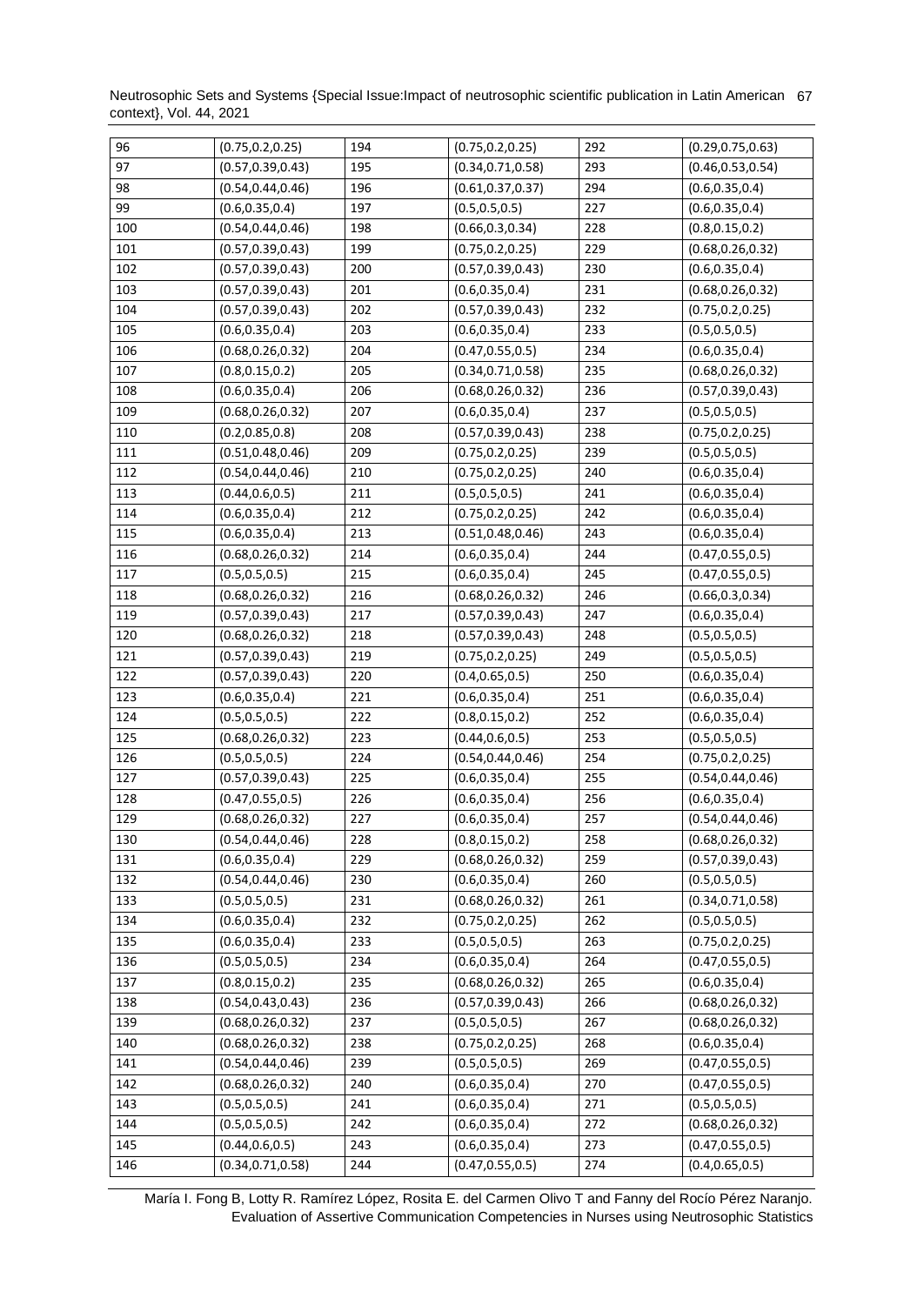68 Neutrosophic Sets and Systems {Special Issue: Impact of neutrosophic scientific publication in Latin American context}, Vol. 44, 2021

| 147 | (0.75, 0.2, 0.25)  | 245 | (0.47, 0.55, 0.5)  | 275 | (0.54, 0.44, 0.46) |
|-----|--------------------|-----|--------------------|-----|--------------------|
| 148 | (0.6, 0.35, 0.4)   | 246 | (0.66, 0.3, 0.34)  | 276 | (0.8, 0.15, 0.2)   |
| 149 | (0.6, 0.35, 0.4)   | 247 | (0.6, 0.35, 0.4)   | 277 | (0.47, 0.55, 0.5)  |
| 150 | (0.5, 0.5, 0.5)    | 248 | (0.5, 0.5, 0.5)    | 278 | (0.68, 0.26, 0.32) |
| 151 | (0.75, 0.2, 0.25)  | 249 | (0.5, 0.5, 0.5)    | 279 | (0.68, 0.26, 0.32) |
| 152 | (0.5, 0.5, 0.5)    | 250 | (0.6, 0.35, 0.4)   | 280 | (0.8, 0.15, 0.2)   |
| 153 | (0.4, 0.65, 0.5)   | 251 | (0.6, 0.35, 0.4)   | 281 | (0.6, 0.35, 0.4)   |
| 154 | (0.8, 0.15, 0.2)   | 252 | (0.6, 0.35, 0.4)   | 282 | (0.6, 0.35, 0.4)   |
| 155 | (0.66, 0.3, 0.34)  | 253 | (0.5, 0.5, 0.5)    | 283 | (0.47, 0.55, 0.5)  |
| 156 | (0.6, 0.35, 0.4)   | 254 | (0.75, 0.2, 0.25)  | 284 | (0.5, 0.5, 0.5)    |
| 157 | (0.57, 0.39, 0.43) | 255 | (0.54, 0.44, 0.46) | 285 | (0.66, 0.3, 0.34)  |
| 158 | (0.8, 0.15, 0.2)   | 256 | (0.6, 0.35, 0.4)   | 286 | (0.57, 0.39, 0.43) |
| 159 | (0.5, 0.5, 0.5)    | 257 | (0.54, 0.44, 0.46) | 287 | (0.54, 0.44, 0.46) |
| 160 | (0.57, 0.39, 0.43) | 258 | (0.68, 0.26, 0.32) | 288 | (0.54, 0.44, 0.46) |
| 161 | (0.54, 0.44, 0.46) | 259 | (0.57, 0.39, 0.43) | 289 | (0.6, 0.35, 0.4)   |
| 162 | (0.8, 0.15, 0.2)   | 260 | (0.5, 0.5, 0.5)    | 290 | (0.6, 0.35, 0.4)   |
| 163 | (0.6, 0.35, 0.4)   | 261 | (0.34, 0.71, 0.58) | 291 | (0.8, 0.15, 0.2)   |
| 164 | (0.75, 0.2, 0.25)  | 262 | (0.5, 0.5, 0.5)    | 292 | (0.29, 0.75, 0.63) |
| 165 | (0.57, 0.39, 0.43) | 263 | (0.75, 0.2, 0.25)  | 293 | (0.46, 0.53, 0.54) |
| 166 | (0.8, 0.15, 0.2)   | 264 | (0.47, 0.55, 0.5)  | 294 | (0.6, 0.35, 0.4)   |

**Table 3.** Aggregate assessment of assertive communication competency of the surveyed nurses

The assessment of assertive communication competency, obtained through the calculation of the scoring function and its localization in the intervals defined in table 3, is shown in figure 2.



Figure 2. Absolute frequency of assertive communication competency assessments

The modal assessment is Very Good (VG), with an absolute frequency of 134 (for a relative frequency of 45.6%), followed by Good (G) category with (31.6%). It is worth remarking that only 18 surveyed have a category lower than Regular, which indicates that, in the selected simple, nursing specialists have an adequate assertiveness.

The results of the estimation of neutrosophic population proportion for a 99% of reliability of the assertive communication competency of nurses in Guayaquil are shown in table 4.

| Linguistic term | <b>Assessment</b> | Confidence interval |
|-----------------|-------------------|---------------------|
| Excellent       | E                 | $[12.4\%, 20.9\%]$  |
| Very good       | VG                | $[39.9\%, 51.3\%]$  |
| Good            | G,                | $[26.3\%, 36.9\%]$  |

María I. Fong B, Lotty R. Ramírez López, Rosita E. del Carmen Olivo T and Fanny del Rocío Pérez Naranjo. Evaluation of Assertive Communication Competencies in Nurses using Neutrosophic Statistics.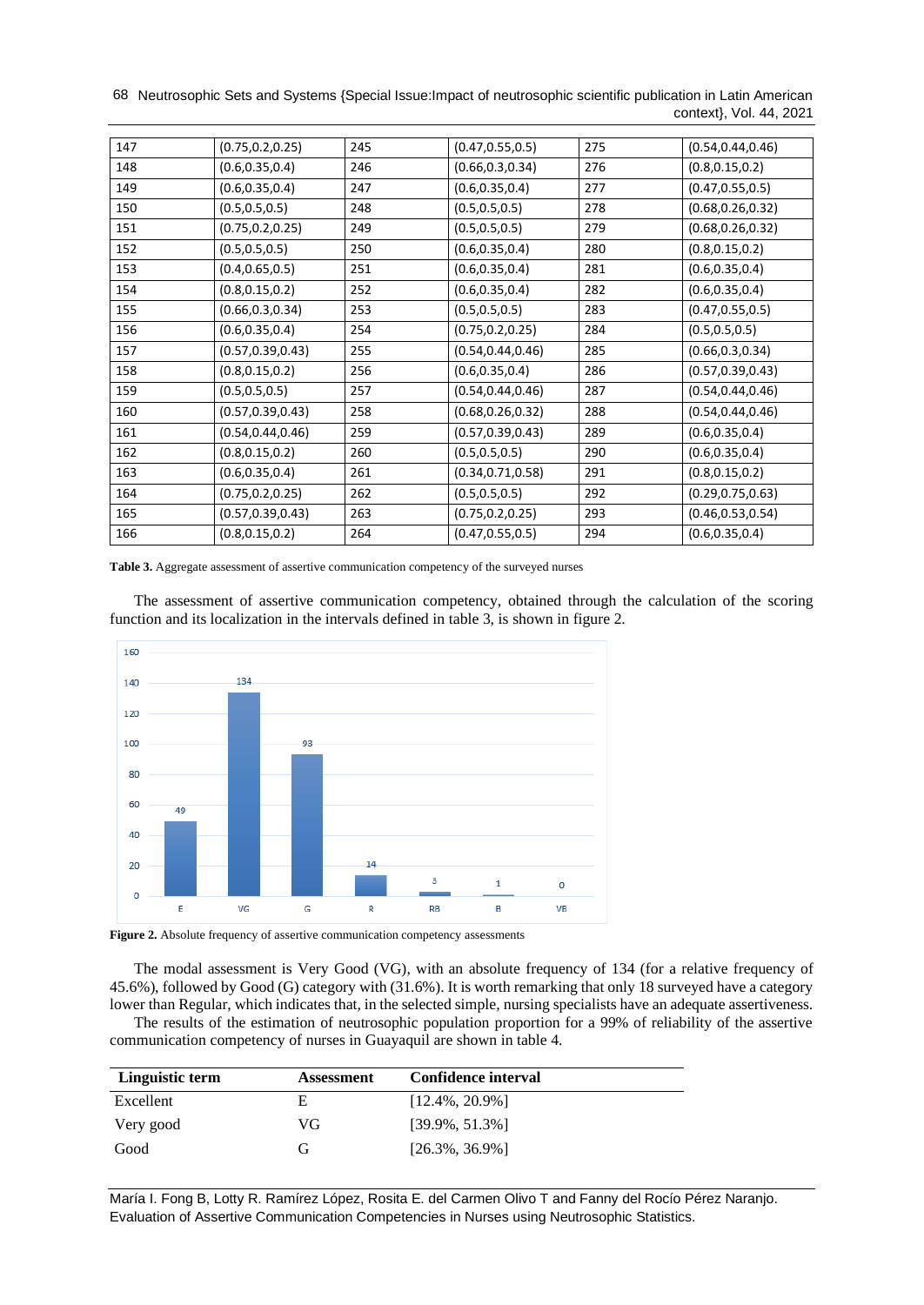Neutrosophic Sets and Systems {Special Issue:Impact of neutrosophic scientific publication in Latin American 69 context}, Vol. 44, 2021

| Regular | $[2.3\%, 7.2\%]$ |
|---------|------------------|
|         |                  |

**Table 4.** Results of the estimation of the neutrosophic population proportion.

For the lower categories, the condition  $min\{np\} \ge 5$  and  $min\{n \cdot (1-p)\} \ge 5$  is not met, hence its population estimation could not be done, although evidence place it close to the zero value. It is then estimated that, at a population level, between 12.4% and 20.9% of nurses in Guayaquil reach outstanding assertive communication competency levels, while about half of them (between 49 and 51%) have an assessment that can be considered in the category of Very Good.

## **Conclusions**

The development of assertive communication competencies allows nursing professionals to keep good relationships with their therapeutic team and the patient and avoid professional burnout. Through the neutrosophic study of a significant sample of nurses in Guayaquil, we obtained that assertive communication competencies of nurses in Guayaquil are in general Very Good as for empathy and the ability to work with emotions, assertiveness in conflict situations, and communication skills. The use of neutrosophic statistics and the linguistic terms associated with SVNS allowed a wider treatment of the assessments and the neutrosophic population proportion estimation with a 99% reliability.

### **References**

- [1] Arana Valderrama, J. Y., & Aranda Palomino, M. R. (2019). Comunicación asertiva y desempeño laboral de la enfermera. Hospital Leoncio Prado de Huamachuco 2018.
- [2] Atuncar Tasayco, E. J. (2020). Comunicación asertiva y relaciones interpersonales entre los profesionales de enfermería de la unidad de cuidados intensivos cardiovasculares del Instituto Nacional de Salud del Niño de San Borja 2017.
- [3] Berrocal Flores, E. R. (2017). Comunicación asertiva y ética profesional en docentes de primaria de la Red 22, Ugel 01, San Juan de Miraflores. 2017.
- [4] Carrera, A. L. M., Torres, D. G., Arias, G. S., Bernardino, E., & de Sousa, S. M. (2017). La comunicación del personal de enfermería con el equipo quirúrgico. Cogitare Enferm, 22(3), e50928.
- [5] Crofford Morocho, J. M., & Castillo Toala, J. L. (2018). Comunicación asertiva en la relación interpersonal de enfermeria en el cuidado a pacientes con diabetes en el Area de medicina interna del Hospital Pablo Arturo Suarez (Doctoral dissertation, Universidad de Guayaquil-Ciencias Médicas-Carrera de Enfermería).
- [6] Cruz, L. D. V., Ibarra, R. C., & Osorio, R. V. B. (2020). Carga mental en personal de enfermería: Una revisión integradora. Revista Ciencia y Cuidado, 17(3), 108-121.
- [7] Espinosa Aranzales, Á., Enríquez Guerrero, C., Leiva Aranzalez, F., López Arévalo, M., & Castañeda Rodríguez, L. (2015). Construcción colectiva de un concepto de cuidado humanizado en enfermería. Ciencia y enfermería, 21(2), 39-49.
- [8] Montezeli, J. H., Haddad, M. D. C. F. L., Garanhani, M. L., & Peres, A. M. (2019). Mejoramiento de habilidades sociales en gerencia del cuidado practicada por enfermeros: una investigación-intervención. Revista Brasileira de Enfermagem, 72, 49-57.
- [9] Ramos Carpio, J.P. & Martínesz Vázquez, A. (2019) Estadística neutrosófica para el análisis de la participación social en la comunidad. Revista Asociación Latinoamericana de Ciencias Neutrosóficas, 1(1), 29-43.
- [10] Riley, J. B. (2021). Comunicación En Enfermería. Elsevier.
- [11] Smarandache, F. (2002) Neutrosophy, a new Branch of Philosophy.: Infinite Study.
- [12] Smarandache F (2014) Introduction to neutrosophic statistics. Craiova: Sitech & Education Publishing.
- [13] Vázquez, M. L., & Smarandache, F. (2018). Neutrosofía: Nuevos avances en el tratamiento de la incertidumbre. Infinite Study.
- [14] Vela Ramírez, S. T., & Orbegoso Leiva, F. C. L. (2021). Comunicación asertiva y su relación con el desempeño laboral en los colaboradores del hospital I Juanjuí-EsSalud, 2020.
- [15] C. A. Escobar Suárez, R. Oliva Torres, and L. Espinoza Freire, "Neutrosophic Analysis of Complications Generated by Hypothyroidism during Pregnancy," Neutrosophic Sets and Systems, vol. 37, pp. 141-150, 2020.
- [16] G. A. Gómez, J. F. G. García, S. D. Á. Gómez, and F. Smarandache, "Neutrosophic Sociogram for Group Analysis," Neutrosophic Sets and Systems, vol. 37, pp. 417-427, 2020.
- [17] A. D. M. Manzano, J. Y. V. Villegas, L. M. O. Escobar, and L. T. Jiménez, "Neutrosophic Analysis of the Facultative Vote in the Electoral Process of Ecuador," Neutrosophic Sets and Systems, vol. 37, pp. 355-360, 2020.
- [18] C. R. Martínez, G. A. Hidalgo, M. A. Matos, and F. Smarandache, "Neutrosophy for Survey Analysis in Social Sciences," Neutrosophic Sets and Systems, vol. 37, pp. 409-416, 2020.
- [19] I. Pimienta Concepción, E. Mayorga Aldaz, L. Gabriel Flores, and E. González Caballero, "Neutrosophic Scale to Measure Psychopathic Personalities Based on Triple Refined Indeterminate Neutrosophic Sets," Neutrosophic Sets and Systems, vol. 37, pp. 61-70, 2020.

María I. Fong B, Lotty R. Ramírez López, Rosita E. del Carmen Olivo T and Fanny del Rocío Pérez Naranjo. Evaluation of Assertive Communication Competencies in Nurses using Neutrosophic Statistics